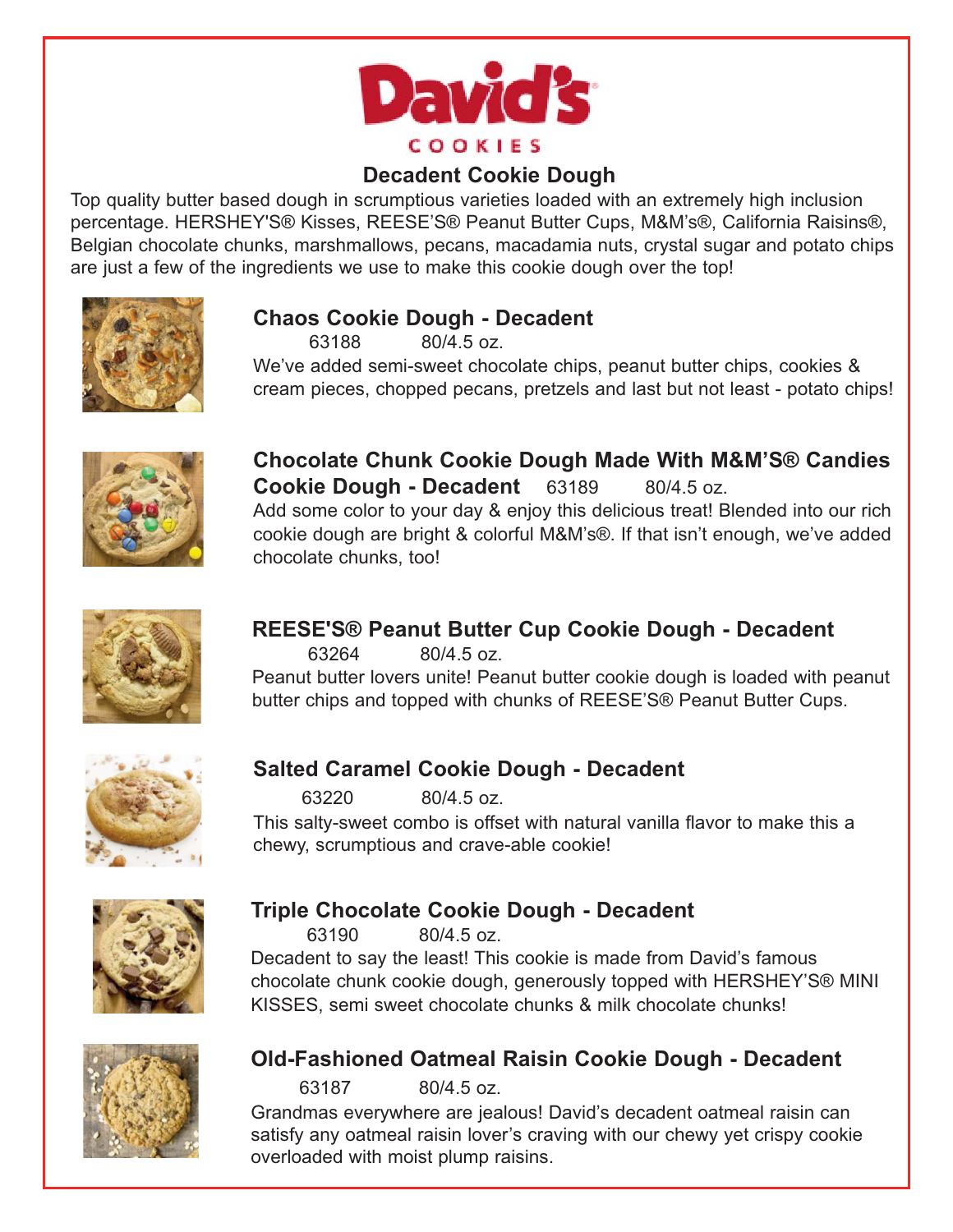

# **Gourmet Cookie Dough**

Our Gourmet cookie dough is chock-full of deliciously craveable inclusions - Belgian chocolate chips, white chocolate chips, wholesome oatmeal, creamy peanut butter and plump raisins. Our most popular type of butter based dough!



### **Oatmeal Raisin Cookie Dough - Gourmet**

63196 213/1.5 oz.

Old Fashioned classic cookie is full of plump raisins, savory warm spices, and the perfect amount of oats, making every grandma jealous of our recipe!



**Chocolate Chip Made With M&M Candies® Cookie Dough -** 

**Gourmet** 63198 213/1.5 oz. Bright and colorful M&M Candies and semi-sweet chocolate chips are loaded into our signature cookie dough, making this treat something to look forward to brightening your day!



### **Sugar Cookie Dough - Gourmet 2 sizes**

 63193 213/**1.5 oz.** 63219 107/**3 oz.** Simple buttery and sweet traditional cookie for any season.



### **Macadamia Nut White Chocolate Chip Cookie Dough -**

**Gourmet** 63192 80/4 oz.

A delicious and exotic combination of macadamia nuts and sweet, creamy white chocolate chips.



#### **Peanut Butter W/ Peanut Butter Chips Cookie Dough - Gourmet** 63195 213/1.5 oz.

Peanut Butter lovers will adore this double dose of delicious! Perfectly blended peanut butter cookie dough folded into a handful of peanut butter chips in every cookie!



#### **Chocolate Chip Cookie Dough - Gourmet**

63199 213/1.5 oz.

Enjoy your favorite Chocolate Chip Cookie, made with deliciously sweet chocolate morsels, folded into the perfect amount of buttery cookie dough and baked to perfection.

**To order call your Shaheen Bros. Rep. 978.388.6776**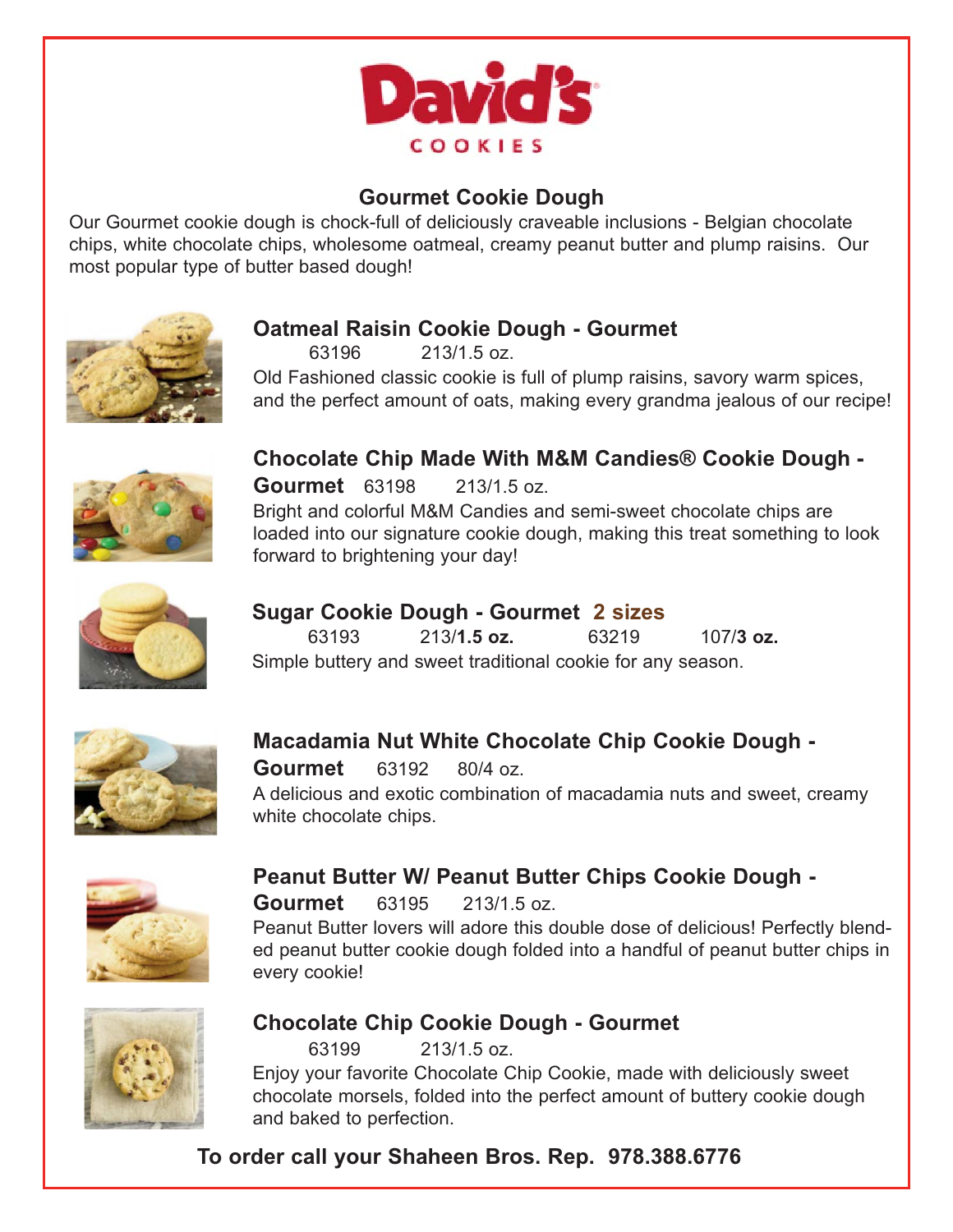

### **Classic Cookie Dough**

Unique flavor profiles with a very high percentage of larger inclusions such as chocolate chunks vs. traditional chocolate chips. Specialty inclusions such as cherries, white chocolate chunks, butterscotch and pretzels make this butter based dough a bite above the competition.



#### **Macadamia Nut White Chocolate Chunk Cookie Dough Classic** 63194 213/1.5 oz.

A delicious and exotic combination of macadamia nuts and sweet, creamy white chocolate chunks.



#### **Chocolate Chunk Cookie Dough - Classic 2 sizes**

 63230 107/**3 oz.** 63197 213/**1.5 oz.**  Enjoy your favorite Chocolate Chunk Cookie made with deliciously rich milk chocolate chunks, folded into the perfect amount of buttery cookie dough and baked to perfection.

# **Chocolate Chip Cookie Dough - Traditional**

63191 76/4.25 oz. Made with deliciously sweet chocolate morsels.

**Scones** Butter and cream ensure a rich flavor and tender texture. 100% trans fat free. Sweet and savory varieties.



#### **Raisin - IQF Pan & Bake Scones**  62547 80/4 oz.

**Cinnamon Chip - IQF Pan & Bake Scones** 62556 80/4 oz.



**Cranberry Scone IQF Pan & Bake Scones** 62552 80/4 oz.



### **Iced Cinnamon Roll - Thaw & Serve**

63124 24/6 oz. Once thawed to room temperature, our cinnamon filling is moist and even "gooey".



#### **Double Fudge Chunk Brownies**  61258 48/4 oz.

Our classic chocolate brownie is overflowing with rich chocolate chunks on top and drizzled with chocolate fudge.

**To order call your Shaheen Bros. Rep. 978.388.6776**